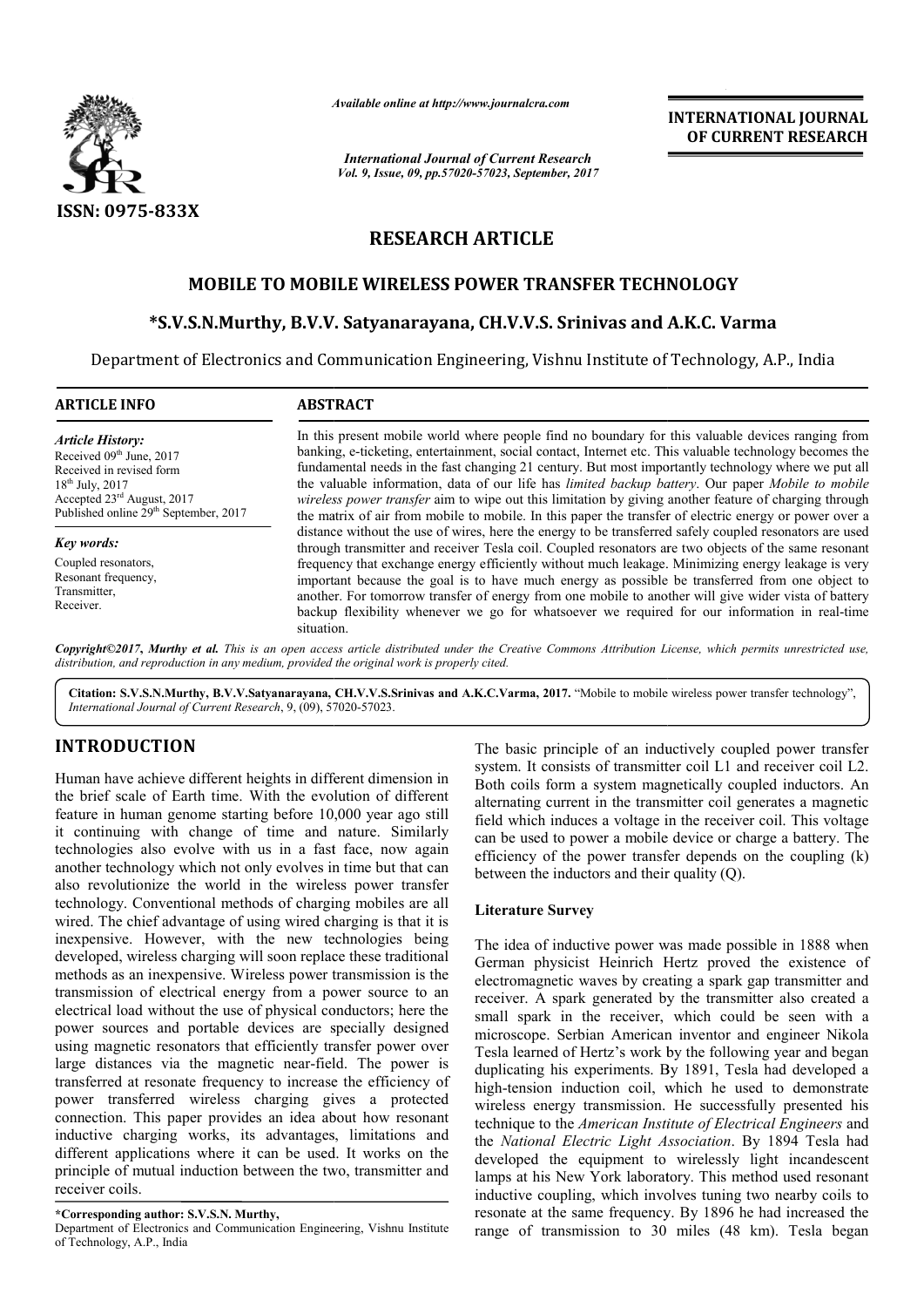construction on his Wardenclyffe Tower, designed for wireless broadcasting and power generation, in 1901. After several construction delays and technical setbacks, the project ran out of funds a few years later and was eventually demolished. After this, no significant advances were made for more than 50 years. In the early 1970s, experiments with RFID tags began and by the early 2000's Professor She Yuen (Ron) Hui and S.C. Tang developed a charger to provide resonant power transfer for small electronics. Today wireless power is used for everything from industrial motors to charging Smart phones and tablets. Researchers predict that wireless power will be making a significant contribution to energy supplies by the end of this decade. Power Mat 3X is a sleek, slim three position wireless mat from home and office. A magnetic attraction between every receiver and each access point on every mat assures that alignment is precise and the most efficient charging occurs.



**Fig. 1. Power Mats 3X**

Communication between the mat and the receiver allows the mat to deliver an exact amount of power for the proper length of time so that the transfer of power is safe and efficient and no energy is wasted. When the device reaches full charge, Power is shut off the device, which avoids overcharging of the device's battery as well as save energy; the system will monitor the status of the battery in the device.

### **Proposed System**

The proposed system consists of voltage booster circuit, Buffer circuit, transmitter circuit, receiver circuit, one acceptor mobile unit and donor mobile unit. From the donor mobile unit we get 3.2 to 3.7 volt DC. This DC voltage is send to buffer circuit in order to reduce loading effect and then it is sent to the transmitter circuit. From transmitter circuit by using the Tesla coil it was radiated and received by the receiver circuit.



**Fig. 2. Block Diagram**

Due to induction process between the two coils, we get required EMF at the receiver coil of the receiver circuit. Then the AC component is rectified by rectifier. The output of the rectifier is given to a capacitor to reduce the ac voltage. Then output voltage is regulated by using a Zener diode of 5.6v. The final output is given to the acceptor mobile unit.

**Voltage booster circuit** increases the voltage from the donor mobile unit from 3.2-3.7 V to 12V. Due to fast Switching action of the Schottky diode 1N5822 and minimum voltage drop, we get our required voltage with minimum losses. The 680μf capacitor (c3) will remove unnecessary AC components.



**Fig. 3. Voltage Booster Circuit**

Buffer circuit is to reduce the loading effect. The loading effect comes in to picture whenever we have connected our transmitter circuit to voltage booster the voltage is suddenly dropped to 0Volts so, in order to reduce this effect we are using voltage follower circuit along with current follower.



**Fig. 4. Buffer circuit**

The voltage driven from buffer circuit is fed to transmitter circuit here we are using required capacitor and resistor circuit which generates required frequency and it is fed to Tesla coils by using capacitors. Output of the buffer circuit is given as input to the transmitter.



**Fig. 5. Transmitter circuit**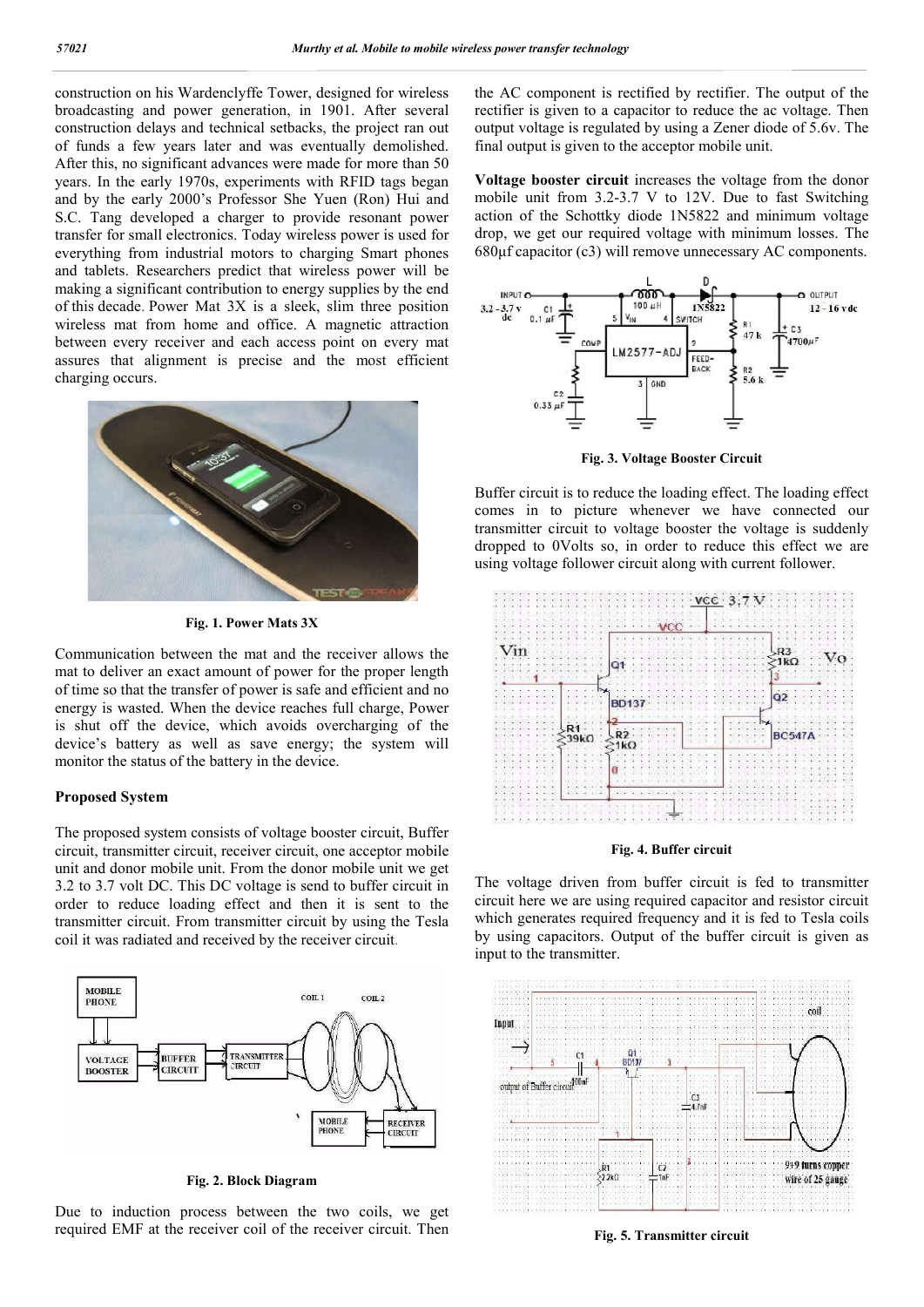The receiver circuit uses Tesla coils to get sufficient power and by using capacitor the receiver is tuned to same frequency. By using bridge rectifier circuit we get output voltage as 5.6V max. Here the C1 is same as the capacitor used in the output side of the transmitter. The output of the capacitor C1 is given to the Bridge rectifier. There are three types of rectifiers in which bridge rectifier is efficient one. There are some reasons for using bridge rectifier, they are simple circuitry and less cost. The output of the bridge rectifier is given to the capacitor. This capacitor is called as smoothening capacitor. The smoothening capacitor is used to eliminate ac components presented in the input signal.



**Fig. 6. Receiver circuit**

The output of the smoothening capacitor is given to the Zener diode. The Zener diode is used for voltage regulation. The 5.6v Zener diode is used here, which means the maximum voltage output of receiver is 5.6v so, that we have achieve voltage regulation. Finally the voltage is given to the mobile unit which is acceptor mobile.

## **Wireless Power transfer**

Wireless energy transfer or wireless power transmission is the process that takes place in any system where electrical energy is transmitted from a power source to an electrical load without interconnecting wires. Wireless transmission is useful in cases where instantaneous energy transfer is needed but interconnecting wires are inconvenient, hazardous, or impossible. Wireless energy transfer is different from wireless transmission of information, such as radio, where the signal-tonoise ratio or the percentage of power received becomes critical only if it is too low to recover the signal successfully. With wireless energy transfer efficiency is the more important parameter. The most common form of wireless power transmission is carried out using *induction*, followed by *electro dynamic induction*. Transmission of electrical energy from one object to another without the use of wires is called wireless transmission. Consider two self-resonating copper coil of same resonating frequency with a diameter 20 inches each. One copper wire is connected to the power source (transmitter), while the other copper wire is connected to the device (receiver). The operating frequency is determined by using formula f=1/ [ $2\pi RC$ ]. The coils are wrapped around hallow ferromagnetic core in a circular shape. 25-gauge copper wire with enamel covering for insulation is used for windings. Note that the two coils will ideally only be separated by the thickness of the plastic.

Where  $F = F$  Frequency in Hertz,  $R$  = Resistance in ohms,

 $C =$ Capacitance in Farads.

Here we have used  $R = 2.2$  K $\Omega$ ,  $C = 1nF$ , then the equation becomes as below

 $F = 1/(2\pi^*2.2K\Omega^*1nF)$  $F = 76$  KHz.

## **RESULT ANALYSIS**

The basic characteristics of mobile to mobile wireless and contactless power transfer technology, reviewing advantages and limitations along with examples of typical applications has been implemented. The use of wireless inductive power transfer technology as the alternative way to charge a mobile unit. Mobile to mobile wireless power transfer technology project have been tested under sufficient conditions and thus result are recorded as follows

**Homogeneous testing: Input voltage (3.2-3.7) V**

#### **Basic mobile to basic mobile testing:**

**Table 1. Basic Mobile to Basic Mobile Testing**

| Distance(cms) | Output Voltage $(v)$ | <b>Charging Condition</b> |
|---------------|----------------------|---------------------------|
| 0.5           | 5.60                 | Yes                       |
| 1.0           | 5.56                 | Yes                       |
| 1.5           | 5.53                 | Yes                       |
| 2.0           | 5.50                 | Yes                       |
| 2.5           | 5.49                 | Yes                       |
| 3.0           | 5.30                 | Yes                       |
| 3.5           | 4.60                 | Yes                       |
| 4.0           | 3.70                 | No                        |
| 4.5           | 3.30                 | No                        |
| 5.0           | 3.10                 | No                        |

#### **(ii) Smartphone to Smartphone testing:**

**Table 2. Smartphone to Smartphone testing**

| Distance(cms) | Output Voltage $(v)$ | Charging Condition |
|---------------|----------------------|--------------------|
| 0.5           | 4.50                 | Yes                |
| 1.0           | 4.45                 | Yes                |
| 1.5           | 4.43                 | Yes                |
| 2.0           | 4.40                 | Yes                |
| 2.5           | 4.21                 | No                 |
| 3.0           | 4.00                 | No                 |
| 3.5           | 3.80                 | No                 |
| 4.0           | 3.60                 | No                 |
| 4.5           | 3.40                 | No                 |
| 5.0           | 3.29                 | No                 |



**Fig. 7. Graphical analysis of homogenous testing**